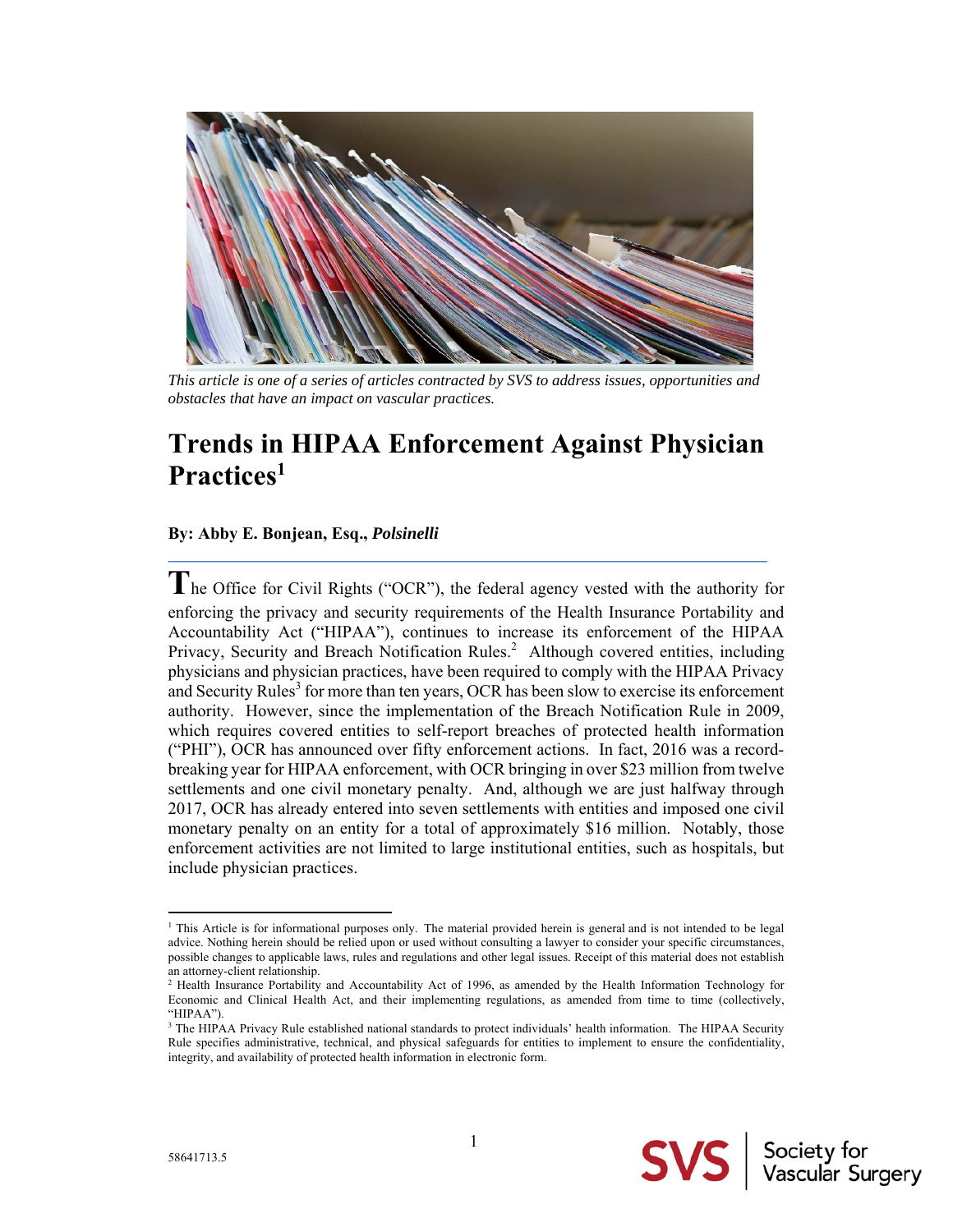This article summarizes recent enforcement actions against physician practices and discusses some of the recommended best practices to mitigate HIPAA enforcement risks and penalties.

#### **Recent Enforcement Actions**

Although many of OCR's enforcement actions involve large health systems, several recent cases have involved physician practices. Specifically, in April, OCR announced potential violations of HIPAA by the Center for Children's Digestive Health ("CCDH"), a six physician gastroenterology practice that operates at seven clinic locations throughout the Chicago area. OCR opened a compliance review of Filefax, a document storage company, after media outlets notified OCR that Filefax, a business associate of CCDH under HIPAA, disposed of hundreds of medical records, including CCDH's records, in a dumpster. By way of context and as a reminder for the reader, business associates are those persons or entities that perform functions on behalf of the covered entity and require access to PHI in order to perform those functions.<sup>4</sup> Included in this category are many types of vendors, particularly EHR vendors, transcription vendors, IT consultants, collection agencies and cloud vendors. OCR's investigation revealed that CCDH began disclosing records to Filefax in 2003 but failed to enter into the HIPAA-mandated written business associate agreement with Filefax until October 2015. CCDH agreed to pay OCR \$31,000 and be subject to a two-year corrective action plan to resolve potential violations of HIPAA, including its failure to have an appropriate business associate agreement with Filefax from 2003 through 2015.

In April 2016, OCR entered into a settlement with Raleigh Orthopaedic Clinic, P.A. ("Raleigh Orthopaedic"), a group practice operating clinics and an orthopaedic surgery center in Raleigh, North Carolina. Raleigh Orthopaedic reported to OCR that it had disclosed x-ray films and related health information of approximately 17,000 patients to a potential business partner that promised to transfer the images to electronic media in exchange for harvesting the silver from the x-ray films. OCR found that Raleigh Orthopaedic failed to enter into a business associate agreement with its business associate partner before disclosing the x-rays as required under HIPAA. Consequently, Raleigh Orthopaedic settled with OCR for \$750,000.

Additionally, in September 2015, OCR settled an enforcement action with Cancer Care Group, P.C. ("Cancer Care"), a radiation oncology physician practice with thirteen oncologists serving hospitals and clinics throughout Indiana. OCR commenced an investigation against Cancer Care after unencrypted backup tapes containing electronic protected health information ("ePHI") were stolen from a Cancer Care workforce member's car. OCR's investigation found that Cancer Care failed to: (i) conduct an enterprise-wide risk analysis of the potential for unauthorized access to this protected ePHI; and (ii) implement policies to address the removal of electronic media containing ePHI from the practice location, even though doing so was a common practice within the organization. In addition to paying the settlement amount of \$750,000, Cancer Care agreed to a three-year corrective action plan, which requires it to conduct an accurate and thorough



 $\overline{\phantom{a}}$ 

<sup>4</sup> *See* 45 C.F.R. § 160.103 (a "business associate" is any person who "creates, receives, maintains or transmits" PHI on behalf of a covered entity, or provides certain services to a covered entity, which involve the disclosure of PHI to the person).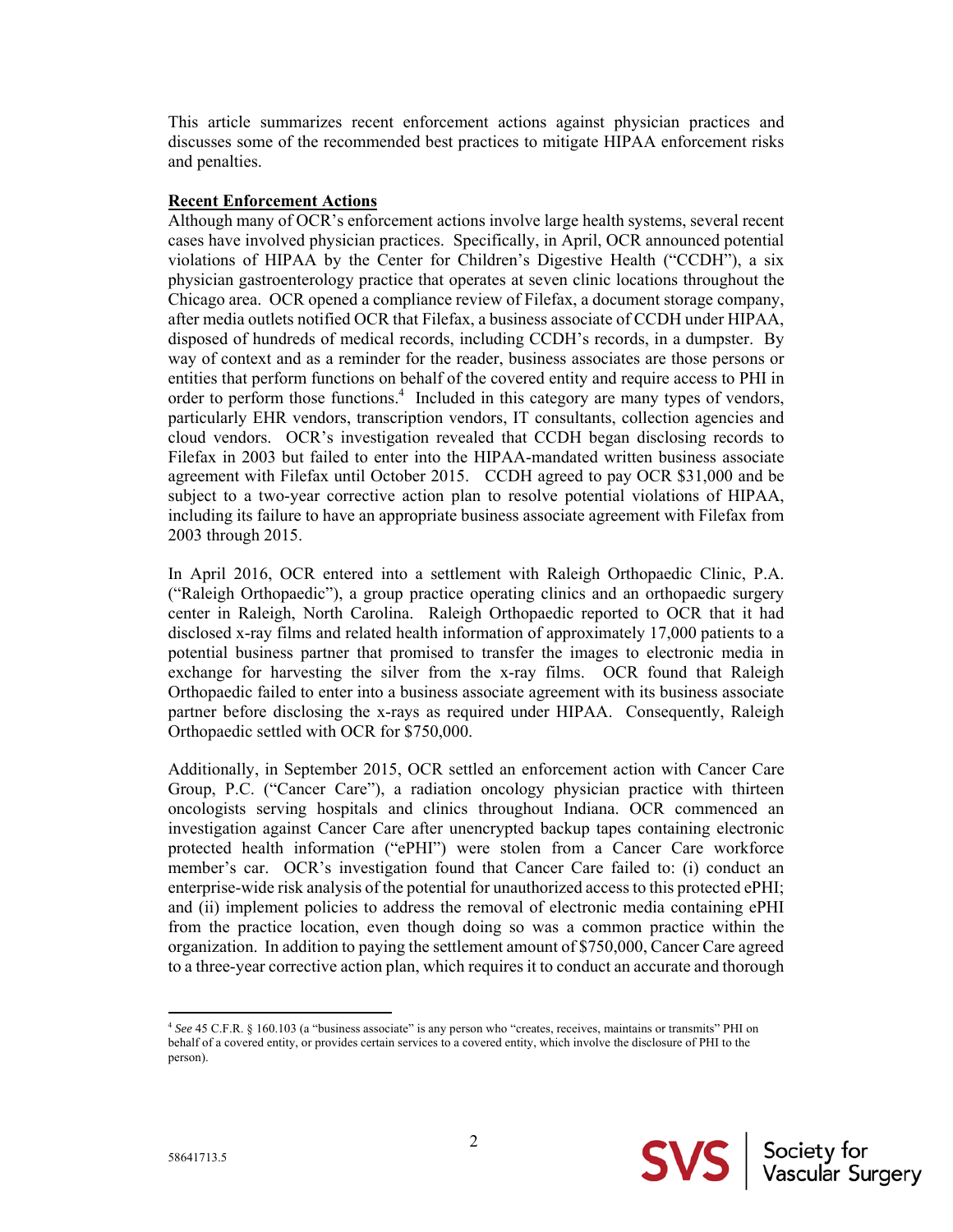risk analysis, implement a risk management plan, and review and revise their HIPAA policies and procedures and training program.

#### **OCR's Audit Program**

After launching last summer, the second phase of OCR's active audit program of covered entities is well underway ("Phase 2"). Although OCR has indicated that the primary goal of the audits is to learn more about the areas where HIPAA covered entities still struggle to comply, OCR has not ruled out its use of these audits for enforcement purposes. In July, OCR notified 166 covered entities that they had been selected for the Phase 2 desk audits. These covered entities only had ten business days to provide the information requested by OCR without any right to provide supplemental information.

OCR has provided extensive information on its website about the audit process, including the HIPAA provisions that will be covered by the desk audits.<sup>5</sup> Specifically, on the privacy side, selected covered entities must submit evidence of compliance with the Notice of Privacy Practices provision and the Privacy Rule's provision that grants an individual a right to access his or her PHI. With respect to the Security Rule, covered entities must provide evidence of compliance with the security risk analysis and risk management provisions. Finally, for the Breach Notification Rule, OCR requires entities to submit information related to the content and timeliness of HIPAA-mandated notifications to patients and others that the privacy of PHI has been breached. Once OCR completes all of the desk audits, it eventually will conduct a limited number of onsite audits, which will be much more comprehensive and are anticipated to commence later this year. The findings from the initial round of Phase 2 audits will be released by OCR as was done with the results from Phase 1 of the audit program. These findings should serve as a useful tool for all covered entities going forward, regardless of whether they were selected for an audit.

## **Common Compliance Issues and Recommended Best Practices**

OCR's enforcement actions, including those discussed above involving physician group practices, highlight common reoccurring HIPAA compliance issues, including the failure to: (i) have proper written business associate agreements in place; (ii) conduct an accurate and thorough risk analysis of unauthorized disclosures of PHI; and (iii) have appropriate policies and procedures to protect PHI contained in mobile devices. These common HIPAA compliance issues can be addressed through implementation of best practices, some of which are summarized below.

## *Business Associate Agreements*

In addition to the cases involving CCDH and Raleigh Orthopaedic, OCR announced three other settlements with covered entities in the past year that included violations for failing to enter into business associate agreements. The Privacy and Security Rules require that covered entities enter into written agreements with their business associates to ensure that they will appropriately safeguard the covered entity's PHI.<sup>6</sup> If a covered entity is ever subject to an OCR investigation involving such a relationship, OCR will request a copy of the business associate agreement in place between the two entities.

 $\overline{\phantom{a}}$ <sup>5</sup> *See* HIPAA Privacy, Security, and Breach Notification Audit Program, *available at* https://www.hhs.gov/hipaa/for-

professionals/compliance-enforcement/audit/index.html (last accessed May 22, 2017).

<sup>6</sup> 45 C.F.R. §§ 164.308(b), 164.314(a), 164.502(e), 164.504(e).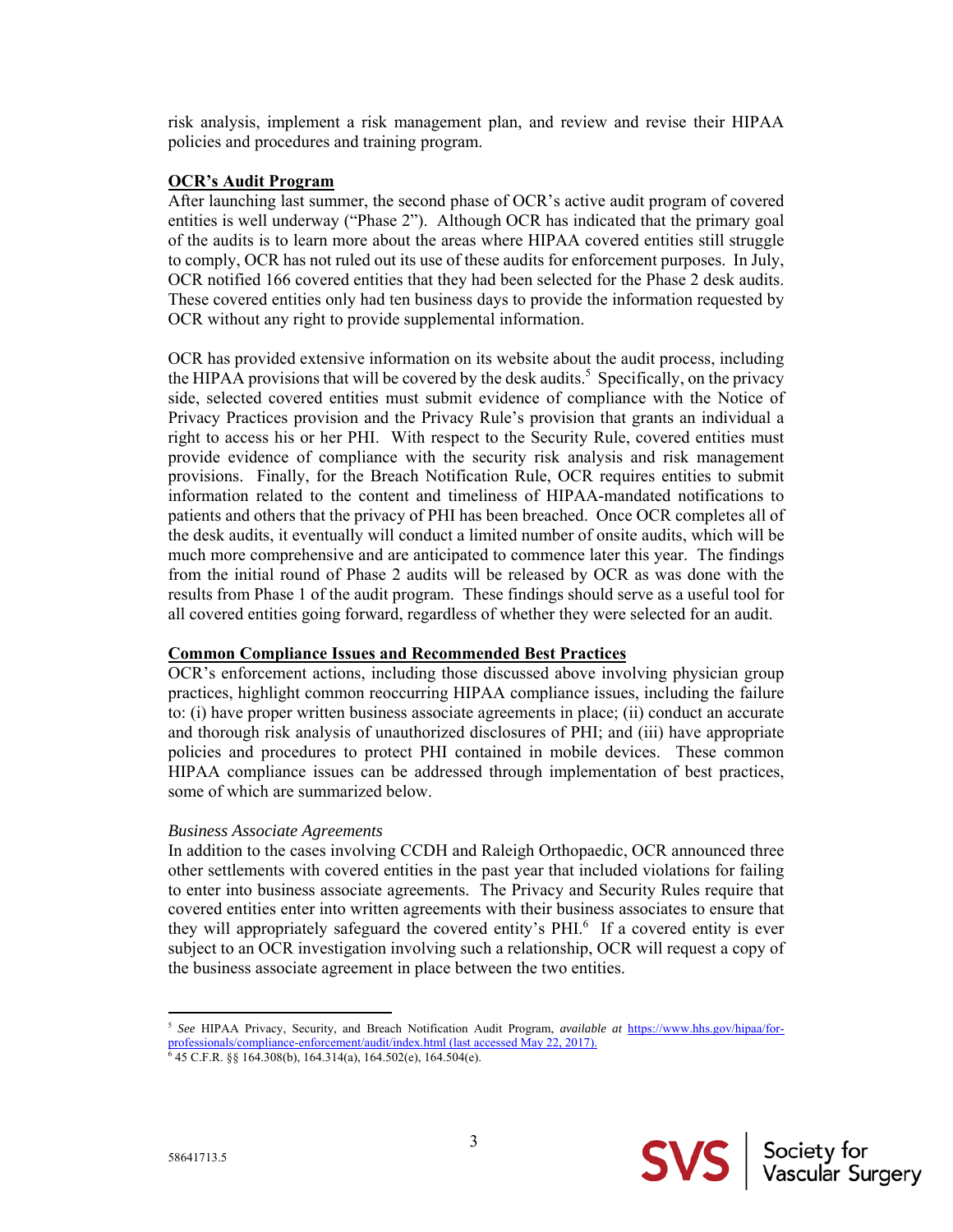Thus, to avoid potential HIPAA compliance issues involving disclosures of PHI to business associates, and to avoid entering into unnecessary business associate agreements, the following best practices should be implemented:

- Implement written policies and procedures that:
	- o Establish a process for identifying whether vendors are business associates for which a business associate agreement is required (e.g., an agreement is necessary if: (i) the person performing the service is not a member of the covered entity's workforce; (ii) the person is performing a service on behalf of the covered entity; and (iii) the service involves creating, receiving, maintaining or transmitting PHI);
	- o Designate a responsible individual to ensure business associate agreements are in place prior to disclosing PHI to a business associate and monitor the business associates' compliance with HIPAA and the terms of the business associate agreements; and
	- o Establish a process for maintaining business associate agreements for at least six years beyond the termination of a business associate relationship.
- Create a template business associate agreement in accordance with the requirements set forth under HIPAA and a process for negotiating business associate agreements that may be sent by vendors. OCR has provided sample business associate agreement provisions to assist organizations in drafting their agreements.<sup>7</sup> In addition to the provisions that HIPAA explicitly requires, covered entities will also want to reference the underlying service agreement between the parties and include language requiring a business associate to indemnify them for liability for any breaches caused by the business associate.

## *Risk Analysis and Risk Management*

OCR's enforcement actions have also focused on an entity's failure to conduct an accurate and thorough risk analysis to identify and address potential vulnerabilities to ePHI held by the entity. The Security Rule requires entities to "conduct an accurate and thorough assessment of the potential risks and vulnerabilities to the confidentiality, integrity and availability of ePHI held by the organization."<sup>8</sup> A risk analysis is the foundation of an entity's Security Rule compliance program and is the basis for determining what safeguards must be implemented by the entity to ensure the security of its ePHI.

Best practices to consider with respect to risk analysis and risk management include the following:

- Create an inventory of all of the ePHI (including, ePHI located on mobile devices, copiers, services, or medical devices) that is created, received, maintained or transmitted by the entity;
- Perform a risk analysis in accordance with the Security Rule that includes the following:
	- o Identification of all potential threats to ePHI, including human, natural and environmental (e.g., hackers, floods, power failures, etc.);

**SVS** | Society for

 $\overline{\phantom{a}}$ 

<sup>7</sup> *See* Business Associate Contracts, Sample Business Associate Agreement Provisions (published January 25, 2013), *available at* https://www.hhs.gov/hipaa/for-professionals/covered-entities/sample-business-associate-agreementprovisions/index.html (last accessed May 22, 2017).

 $\frac{1}{8}$  45 C.F.R § 164.308(a)(1)(ii)(A).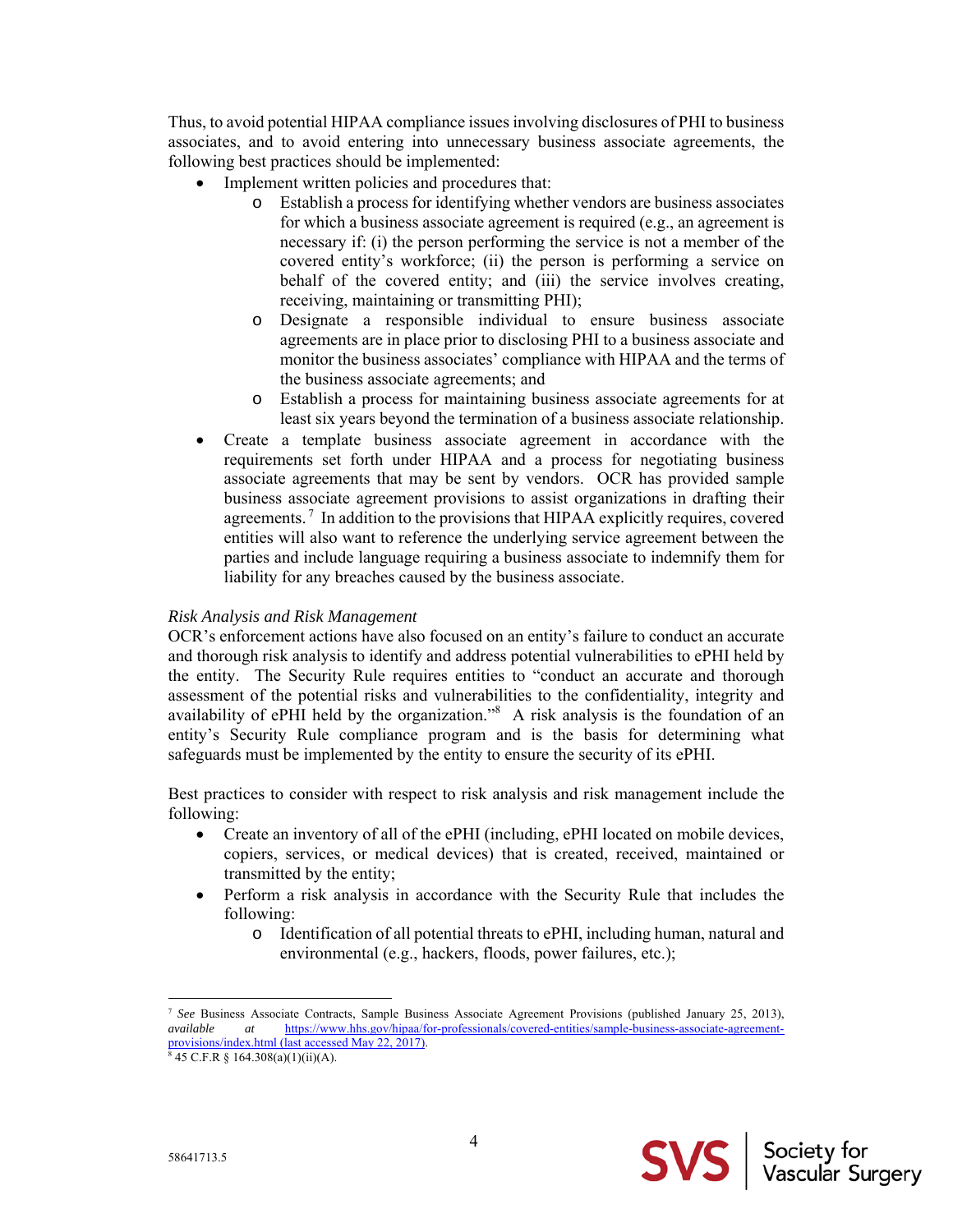- o Identification of the various vulnerabilities that a threat could exploit (e.g., a hacker could exploit unpatched software);
- o Evaluation of the security measures that have already been implemented;
- o Evaluation of the likelihood that a threat will exploit a vulnerability and the impact such may have on the organization (e.g., if a hacker encrypted the data in your EHR and you maintained a current backup of the data, then the impact to your organization would likely be low); and
- o Assignment of a risk rating by combining the likelihood and impact (e.g., high, medium or low). $9$
- An entity may want to consider engaging a third party vendor to conduct its risk analysis. If so, there are many vendors in the industry that will perform the risk analysis on a cost-efficient basis. In the event an organization has cybersecurity insurance, the insurance carrier may assist with the cost of the risk analysis and may even require an entity to conduct a risk analysis in order to maintain coverage. However, entities should also be aware that many third party vendors that purport to perform risk analyses actually perform a "gap analysis". A gap analysis typically includes the various provisions of the Security Rule and the security measures an entity has implemented to comply with each provision rather than a full risk analysis as required under the Security Rule. Thus, prior to engaging any third party vendors, ensure that the vendor is experienced and familiar with OCR's guidance on satisfying the risk analysis requirement.<sup>10</sup>
- While the Security Rule does not specify how frequently an entity should conduct a risk analysis, OCR recommends that this type of analysis be evaluated and updated annually, or as needed in response to changes in an entity's environment.<sup>11</sup> For example, if an entity switches to cloud-based storage or new EHR software, it should update its risk analysis to account for any potential risks to ePHI as a result of those technical changes.
- Once an entity has identified the risks to its ePHI, it should implement security measures in order to reduce risks to a reasonable and appropriate level as part of the risk management process. Potential security measures include: firewalls, antivirus software, security training, encryption and patch management. An entity should maintain thorough documentation of any implemented security measures in the event it is subject to an OCR investigation.

# *Mobile Devices*

The theft or loss of mobile devices such as laptops, smart phones and tablets is another common occurrence that causes covered entities to be in breach of HIPAA.

To mitigate HIPAA risks with respect to mobile devices, entities should follow the following best practices:

• Implement a policy that specifically instructs employees and contractors (referred to under HIPAA as "workforce members") on how to safeguard mobile devices containing ePHI and requires workforce members to comply with certain security

 $\overline{\phantom{a}}$ 

<sup>9</sup> Guidance on Risk Analysis Requirements under the HIPAA Security Rule (July 14, 2010), *available at* https://www.hhs.gov/sites/default/files/ocr/privacy/hipaa/administrative/securityrule/rafinalguidancepdf.pdf (last accessed May 22, 2017).  $\frac{1}{10}$  *Id.* 

<sup>11</sup> *Id.*